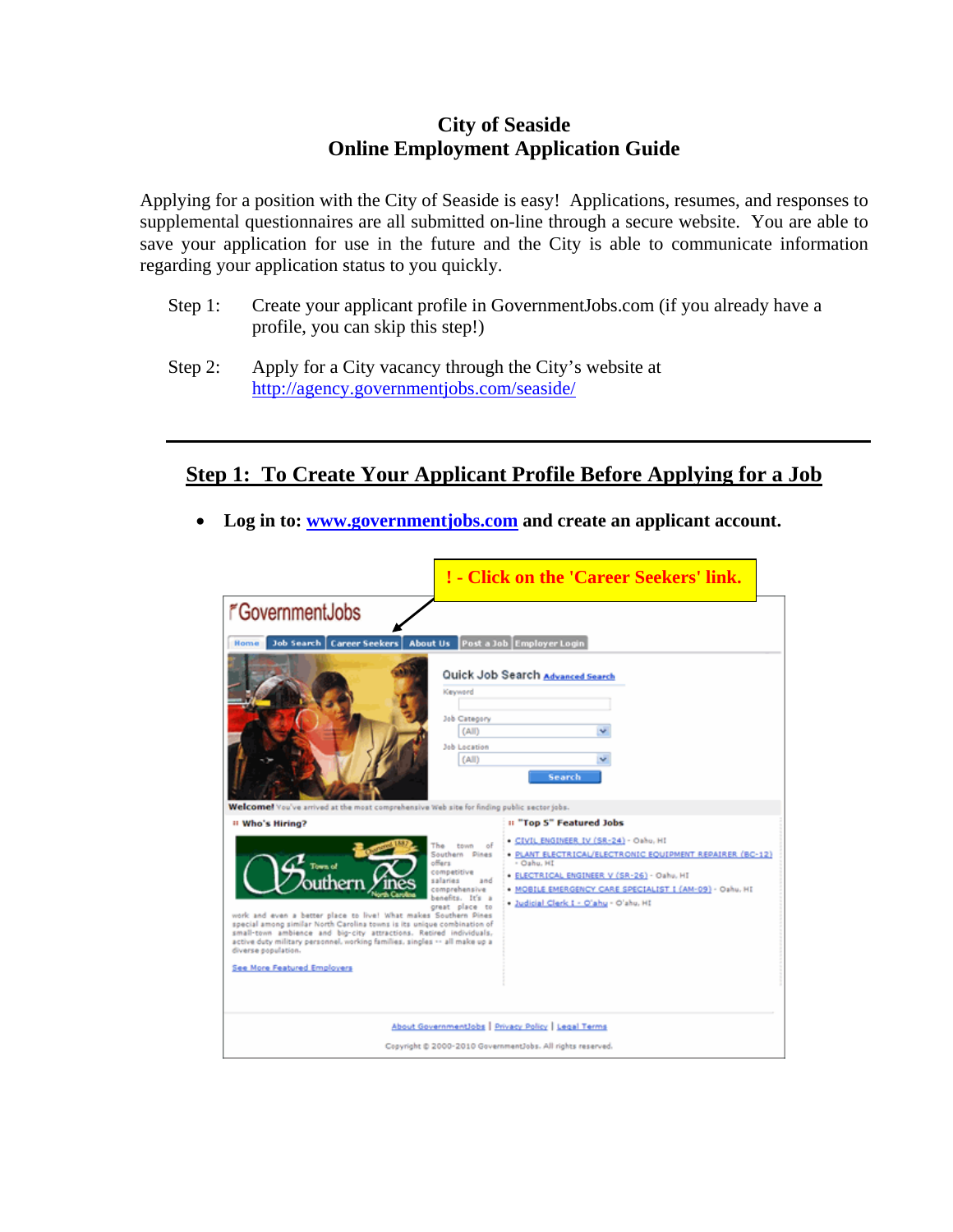| Home |                                     | Job Search   Career Seekers   About Us   Post a Job   Employer Login          |                                                                                              |
|------|-------------------------------------|-------------------------------------------------------------------------------|----------------------------------------------------------------------------------------------|
|      |                                     | Are you registered?                                                           |                                                                                              |
|      |                                     | already created your GovernmentJobs.com personal account, please login below. | To apply online for a position, please create an account (registration is free). If you have |
|      | Online Employment Application Guide |                                                                               |                                                                                              |
|      |                                     |                                                                               | ! - Click on 'Create                                                                         |
|      |                                     | Username:                                                                     | <b>Your Account Here!'</b>                                                                   |
|      |                                     | Password:                                                                     |                                                                                              |
|      |                                     | Login                                                                         |                                                                                              |
|      |                                     |                                                                               |                                                                                              |
|      |                                     | Not Registered Yet? Create Your Account Here!                                 |                                                                                              |
|      |                                     | I Forgot My Password                                                          |                                                                                              |

**Note:** If you have already created a user account, login using your previously created username **1** and password. You will not be able to create another applicant account using the same e**mail address.**

| <b>Job Search   Career Seekers  </b><br>Home | About Us Post a Job Employer Login                                                                                  |
|----------------------------------------------|---------------------------------------------------------------------------------------------------------------------|
|                                              | <b>Request New Job Seeker Account</b>                                                                               |
| * First Name                                 |                                                                                                                     |
| <b>Middle Initial</b>                        |                                                                                                                     |
| * Last Name                                  |                                                                                                                     |
| <b>Primary Phone</b>                         |                                                                                                                     |
| <b>Alternate Phone</b>                       |                                                                                                                     |
| * Email                                      |                                                                                                                     |
| * Notification Preference == Select == V     |                                                                                                                     |
|                                              | By which method would you prefer to be notified about application status, testing dates and<br>examination results? |
| * Address 1                                  |                                                                                                                     |
| <b>Address 2</b>                             |                                                                                                                     |
| * City                                       |                                                                                                                     |
|                                              | $*$ State $  ==$ Select $==$                                                                                        |
| + Zip                                        |                                                                                                                     |
| Country                                      | $== Select ==$                                                                                                      |
| * Username                                   |                                                                                                                     |
|                                              | Tip: Your usernames must be unique. Choose a Username that you can easily remember.                                 |
| * Password                                   | You may use letters and numbers and the underscore "_". Eismple: john_doe25                                         |
| * Confirm Password                           |                                                                                                                     |
| <b>Password Hint</b>                         |                                                                                                                     |
|                                              | Tip: If you forget your password, you can click on Lost Password and it will be emailed to<br>you.                  |
|                                              |                                                                                                                     |
|                                              | - Save                                                                                                              |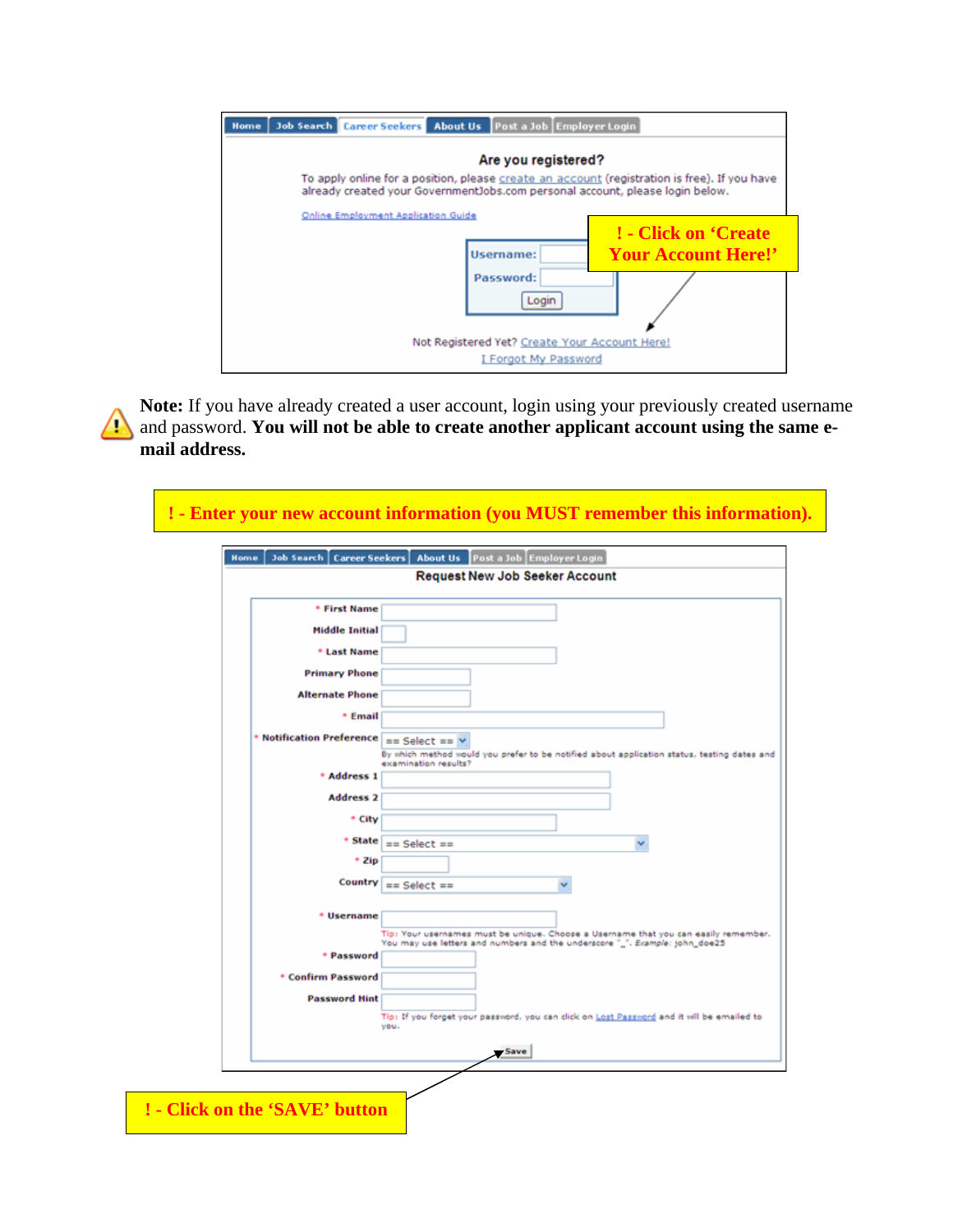**Note:** You do not need to create a separate application for every job that you apply for. **Each**  4 **applicant must have his/her own account. You cannot share accounts.**





**(Instructions continue on next page)**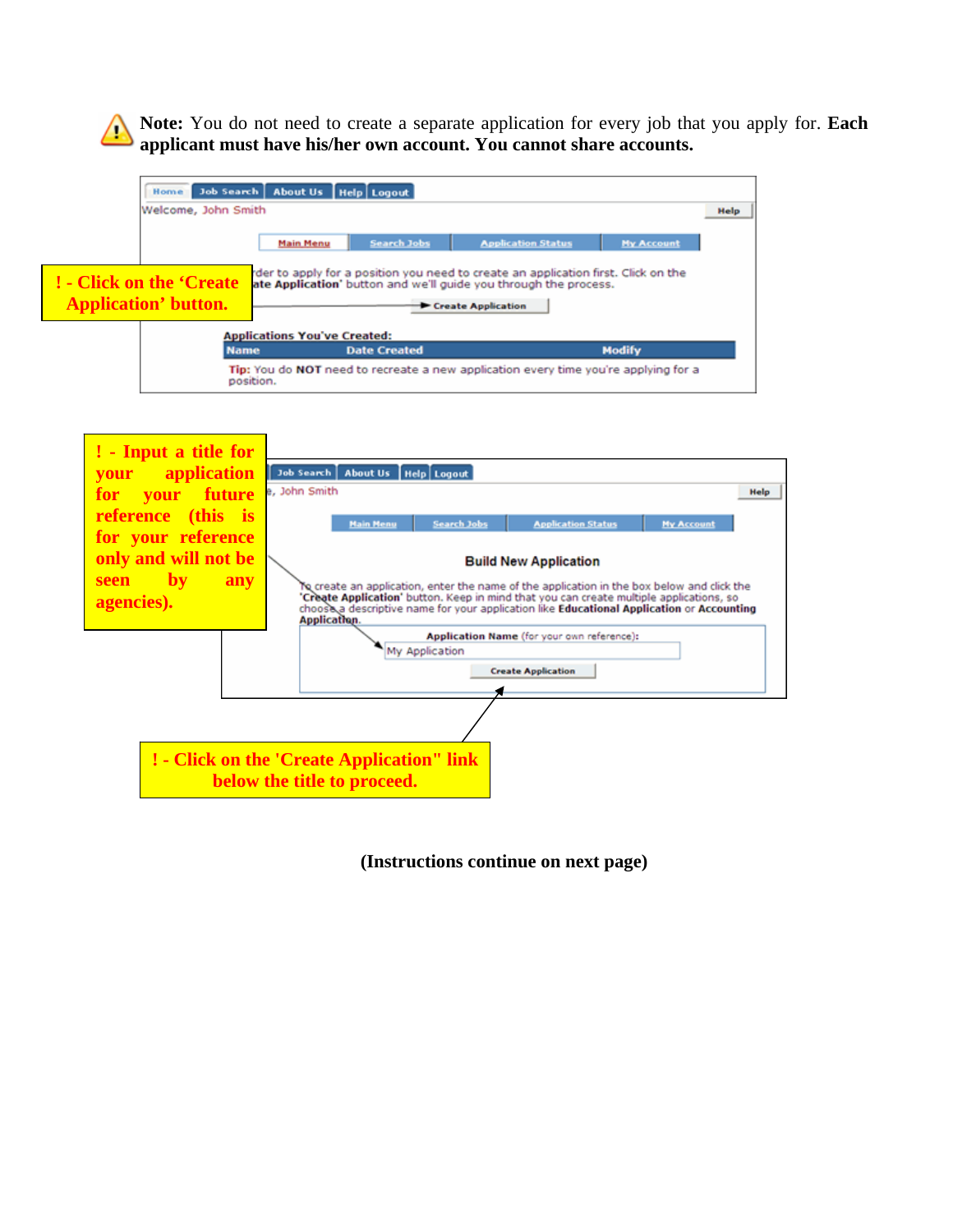## **! - Fill in the 'Contact information'.**

| <b>Main Menu</b>                       | <b>Search Jobs</b>                     | <b>Application Status</b>          | <b>My Account</b>                                                         |  |
|----------------------------------------|----------------------------------------|------------------------------------|---------------------------------------------------------------------------|--|
| <b>Job Application » Profile</b>       |                                        |                                    |                                                                           |  |
|                                        |                                        |                                    | * Required Field                                                          |  |
|                                        | Cancel                                 | <b>Save &amp; View Application</b> |                                                                           |  |
| <b>Contact Information</b>             |                                        |                                    |                                                                           |  |
| * First Name John                      |                                        |                                    |                                                                           |  |
| Middle Initial $\overline{\mathbb{R}}$ |                                        |                                    |                                                                           |  |
| * Last Name Smith                      |                                        |                                    |                                                                           |  |
|                                        | Primary Phone (310) 426-6304           |                                    |                                                                           |  |
| Alternate Phone                        |                                        |                                    |                                                                           |  |
|                                        | · Email johnksmith@neogov.com          |                                    |                                                                           |  |
| * Notification Preference Email        |                                        |                                    |                                                                           |  |
|                                        | testing dates and examination results? |                                    | By which method would you prefer to be notified about application status. |  |
|                                        | * Address 1 222 N Sepulveda            |                                    |                                                                           |  |
| Address <sub>2</sub>                   |                                        |                                    |                                                                           |  |
|                                        | * City El Segundo                      |                                    |                                                                           |  |
|                                        | * State   California                   |                                    | v                                                                         |  |
|                                        | * Zip 90245                            |                                    |                                                                           |  |
| Country   US                           |                                        |                                    |                                                                           |  |
|                                        | Cancel                                 | <b>Save &amp; View Application</b> |                                                                           |  |
|                                        |                                        |                                    |                                                                           |  |
|                                        |                                        |                                    | <sup>*</sup> Required Field                                               |  |

**(Instructions continue on next page)**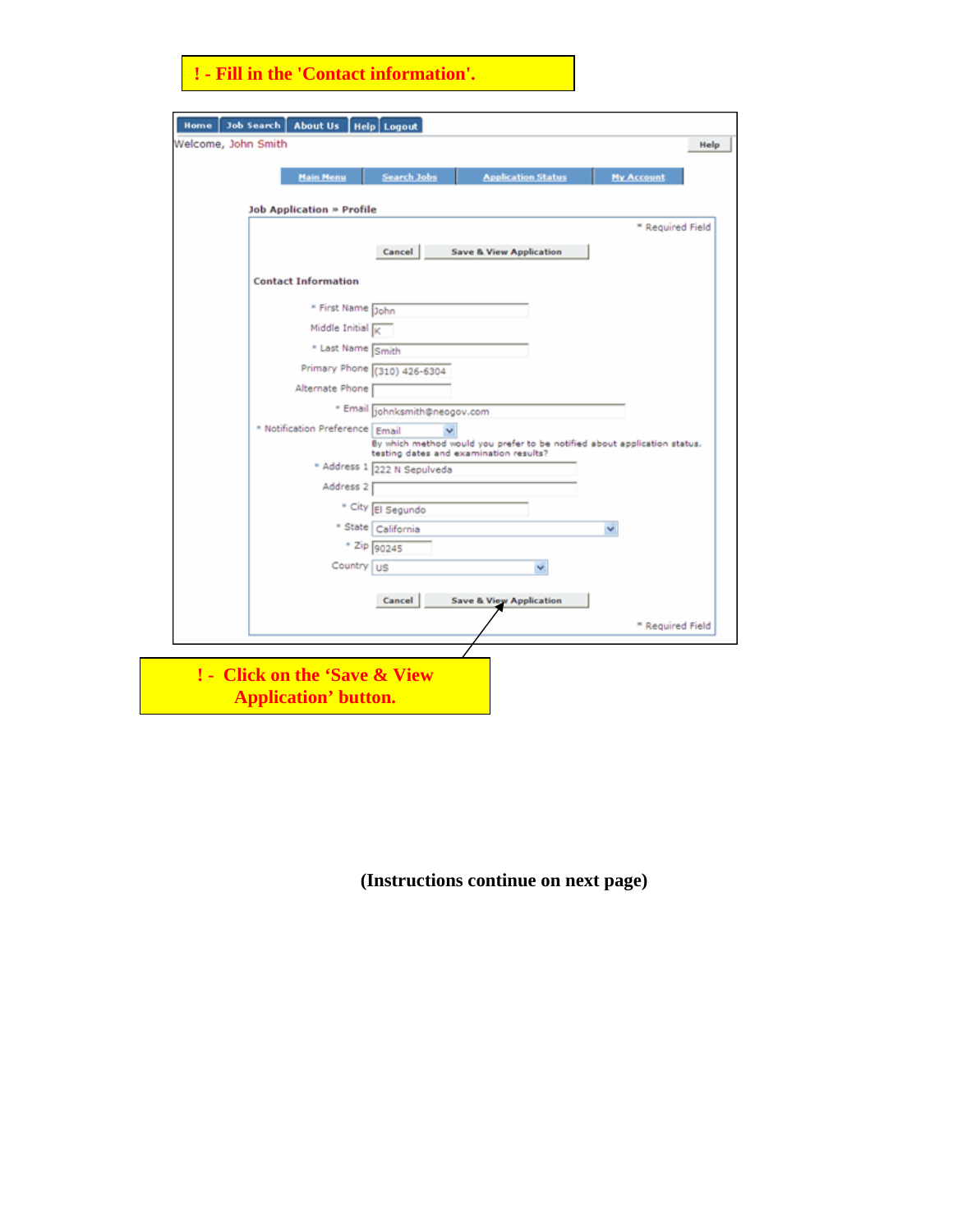**! - Click on the blue edit links in each section** (Personal Information, Preferences, Education, Work Experiences, Certificates and Licenses, Skills, Additional Information, References, Resume, Attachments) to complete your application details.

**! - Click the 'save' button at the bottom of each section.** 

| <b>Job Application » Review</b>                   |                                                                                              |                                                |                                                                                   |  |
|---------------------------------------------------|----------------------------------------------------------------------------------------------|------------------------------------------------|-----------------------------------------------------------------------------------|--|
|                                                   |                                                                                              |                                                | ** Required Field                                                                 |  |
| <b>Contact Information</b>                        |                                                                                              |                                                | <b>Edit Contact Information</b>                                                   |  |
| Name:                                             | John K Smith                                                                                 | Address:<br>Email:<br>Notification Preference: | 222 N Sepulveda<br>El Segundo, California 90245<br>johnksmith@neogov.com<br>Email |  |
| Home Phone:                                       | $(310)$ 426-6304                                                                             | Alternate Phone:                               |                                                                                   |  |
| <b>Personal Information</b>                       |                                                                                              |                                                | <b>Edit Personal Information</b>                                                  |  |
| Driver's License:                                 |                                                                                              |                                                |                                                                                   |  |
|                                                   | Can you, after employment, submit proof of<br>your legal right to work in the United States? |                                                |                                                                                   |  |
|                                                   | What is your highest level of education?                                                     |                                                |                                                                                   |  |
| <b>Preferences</b>                                |                                                                                              |                                                | <b>Edit Preferences</b>                                                           |  |
| Preferred Salary:<br>Are you willing to relocate? |                                                                                              |                                                |                                                                                   |  |
|                                                   | Types of positions you will accept:                                                          |                                                |                                                                                   |  |
| Types of work you will accept:                    |                                                                                              |                                                |                                                                                   |  |
|                                                   | Types of shifts you will accept:                                                             |                                                |                                                                                   |  |
| <b>Objective</b>                                  |                                                                                              |                                                |                                                                                   |  |
| <b>Education</b>                                  |                                                                                              |                                                | <b>Add Education</b>                                                              |  |
| <b>Work Experience</b>                            |                                                                                              |                                                | <b>Add Work Experience</b>                                                        |  |
| <b>Certificates and Licenses</b>                  |                                                                                              |                                                | <b>Add Certificates or Licenses</b>                                               |  |
| <b>Skills</b>                                     |                                                                                              |                                                | Add Skills.                                                                       |  |
| Office Skills                                     |                                                                                              |                                                | Edit                                                                              |  |
| Typing:<br>$\circ$<br>Data Entry: 0               |                                                                                              |                                                |                                                                                   |  |
| <b>Additional Information</b>                     |                                                                                              |                                                | <b>Add Additional Information</b>                                                 |  |
| <b>References</b>                                 |                                                                                              |                                                | <b>Add Reference</b> .                                                            |  |
| <b>Resume</b>                                     |                                                                                              |                                                | <b>Edit Resume</b>                                                                |  |
| <b>Text Resume</b>                                |                                                                                              |                                                |                                                                                   |  |
| <b>Attachments</b>                                |                                                                                              |                                                | Add Attachment(s)                                                                 |  |
|                                                   |                                                                                              |                                                |                                                                                   |  |
|                                                   |                                                                                              |                                                | * Required Field                                                                  |  |

Your application is saved, but has **NOT** been submitted to the City for consideration. Click on the 'Logout' link in the upper-right-hand corner. Next, we'll show you how to submit an application to the City of Seaside for a specific job posting.



**Note: Be sure to save often. You will be automatically logged out of your applicant account after 30 minutes from the last time you saved your information.**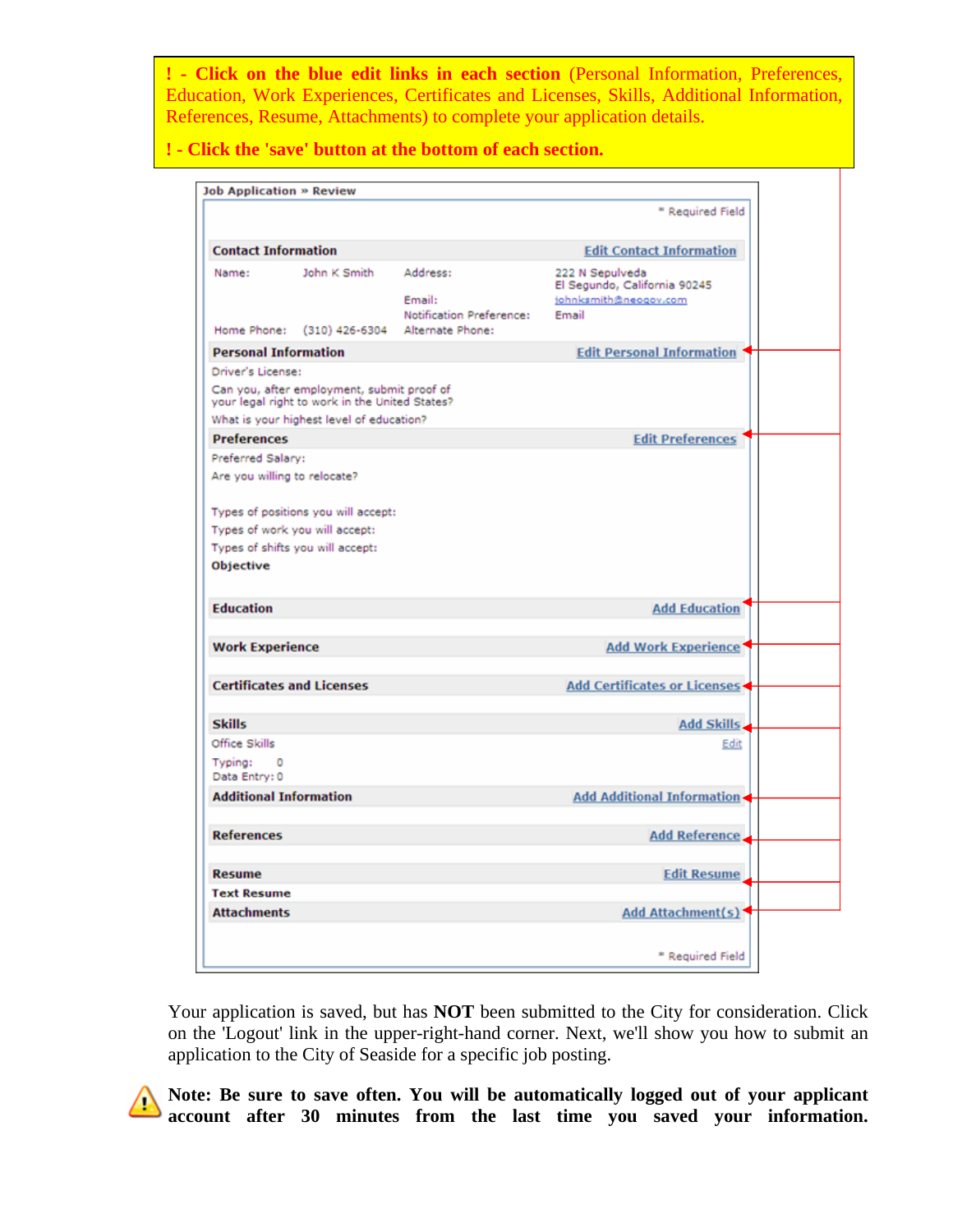## **Step 2: To Apply for an Open Position with the City of Seaside**

From the City's employment opportunity website, [http://agency.governmentjobs.com/seaside/,](http://agency.governmentjobs.com/seaside/) click on the job title of the job you are interested in.

**1. Click on the 'Apply' link** 



**2. Login using your applicant username and password that you created previously.** 

**Note:** If you have previously created an applicant account, login using the previously created username and password. **You will not be able to create another account using the same e-mail address.**

| Job Search Career Seekers About Us Post a Job Employer Login<br><b>Home</b>                                                                                                   |
|-------------------------------------------------------------------------------------------------------------------------------------------------------------------------------|
| Are you registered?                                                                                                                                                           |
| To apply online for a position, please create an account (registration is free). If you have<br>already created your GovernmentJobs.com personal account, please login below. |
| <b>Online Employment Application Guide</b>                                                                                                                                    |
| Username: joe_85<br>Password: <b>eee</b><br>Login                                                                                                                             |
| Not Registered Yet? Create Your Account Here!<br>I Forgot My User Name and/or Password                                                                                        |

**3. Click on the link that says "To apply for the position of your position title click here."** 

| To apply for the position of (PART-TIME) REVENUE ASSISTANT I click here. |
|--------------------------------------------------------------------------|



**Note: Be sure to save often. You will be automatically logged out of your applicant account after 30 minutes from the last time you saved your information.**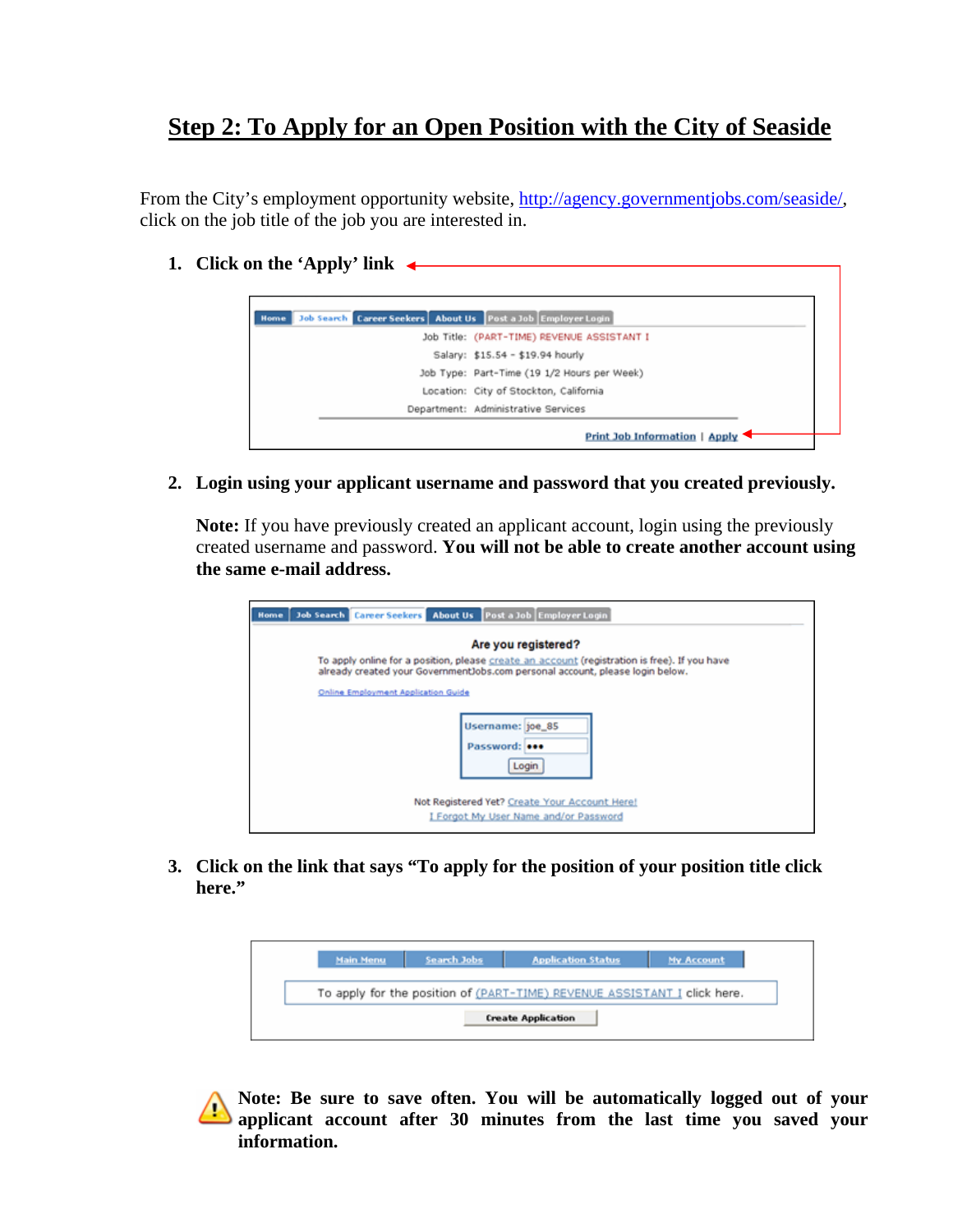**4. Answer the agency-wide supplemental questions.** 



- **5. Click on the 'Save & Proceed' button at the bottom of the page.**
- **6. Answer the job-specific supplemental questions (if any).**

| <b>Supplemental Questions</b> |                                                                                                                                                                                                                                                                                                                                                                     |
|-------------------------------|---------------------------------------------------------------------------------------------------------------------------------------------------------------------------------------------------------------------------------------------------------------------------------------------------------------------------------------------------------------------|
|                               | * Required Field                                                                                                                                                                                                                                                                                                                                                    |
|                               | If you need more than one hour to complete this section click the 'Save Work in Progress'<br>button occasionally to save your work. All questions marked "Required" need to be answered in<br>order to submit the application. Note: DO NOT use HTML tags in your answers.                                                                                          |
|                               | The following questions apply to only the postion you are applying for.                                                                                                                                                                                                                                                                                             |
|                               | *1. The Supplemental Questionnaire is part of the examination process: accordingly, it should be<br>completed carefully. It must be submitted with your official employment application. Do not<br>indicate "see resume" as an answer to any of these questions.<br>I certify that the information provided is accurate and complete to the best of my knowledge. I |
| employment.                   | understand that any falsification may cancel any terms, conditions, or privileges of                                                                                                                                                                                                                                                                                |
| G Yes C No.                   |                                                                                                                                                                                                                                                                                                                                                                     |
|                               | *2. Do you possess a high school diploma or GED?                                                                                                                                                                                                                                                                                                                    |
| G Yes C No                    |                                                                                                                                                                                                                                                                                                                                                                     |
|                               | "3. Do you possess a valid California Class "C" Driver's License?                                                                                                                                                                                                                                                                                                   |
| F Yes C No.                   |                                                                                                                                                                                                                                                                                                                                                                     |
|                               | Save Work in Progress<br><b>Save &amp; Proceed</b>                                                                                                                                                                                                                                                                                                                  |

- **7. Click on the 'Save & Proceed' button at the bottom of the page.**
- **8. Scroll to the bottom of the application review screen and click 'Confirm & Send Application'.**